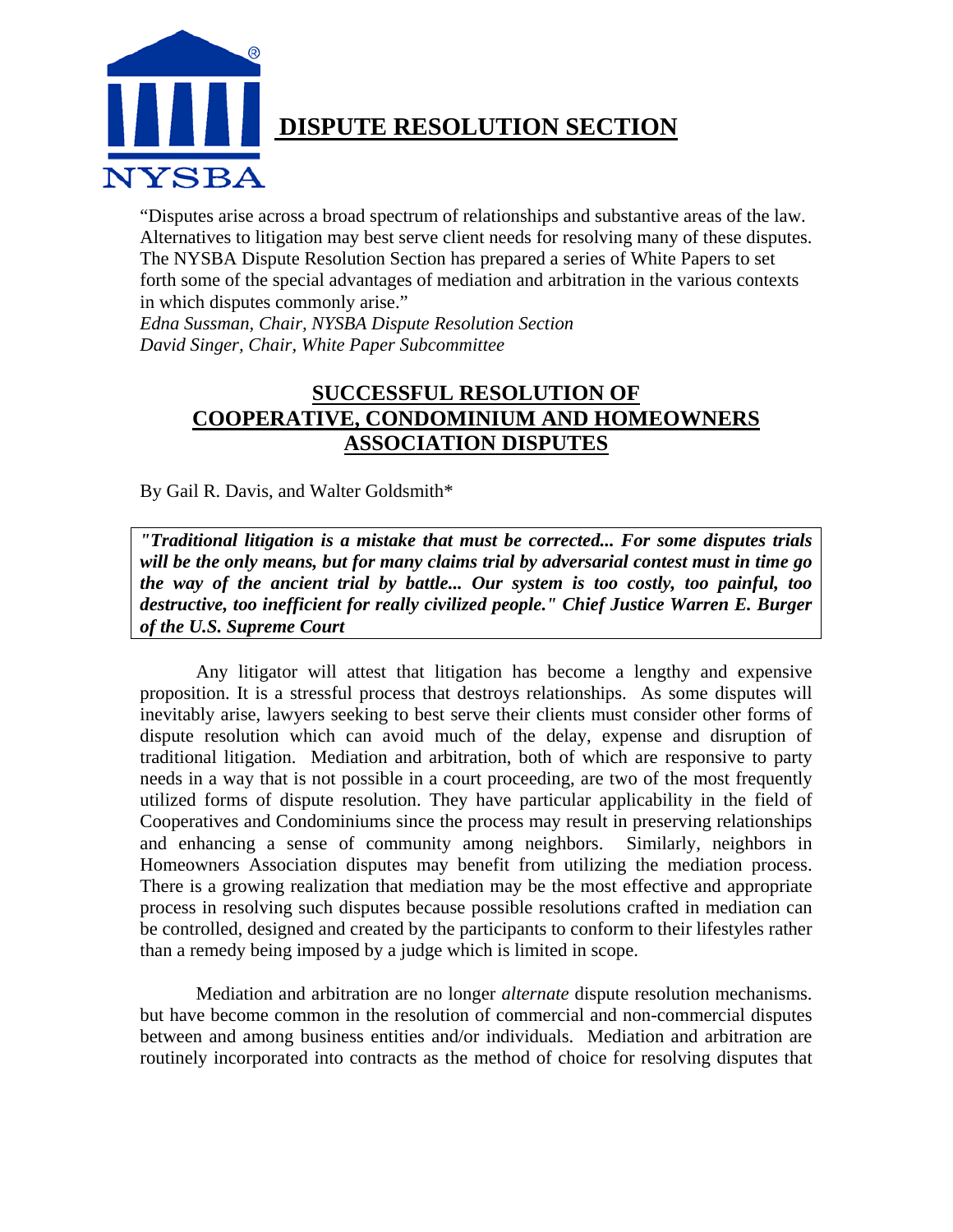may arise in the future.<sup>1</sup> They are also routinely used after problems arise and the parties are seeking an appropriate means to resolve their disputes. We review the benefits of mediation and arbitration generally and how they can serve to improve your client's experience in resolving disputes in the field of Cooperatives, Condominiums and Homeowners Associations and lead to a better outcome.

#### **I. MEDIATION**

 *"Discourage litigation. Persuade your neighbors to compromise whenever you can. Point out to them how the nominal winner is often a real loser -- in fees, and expenses, and waste of time." Abraham Lincoln* 

 Mediation is the process in which parties engage a neutral third person to work with them to facilitate the resolution of a dispute. The growth of mediation over the past fifteen years has been exponential, a tribute to the success of the process. User satisfaction is high as parties retain control and tailor their own solution in a less confrontational setting that preserves relationships and results in a win/win instead of a win/lose. While not every case can be settled, an effort to mediate is appropriate in virtually any subject matter and any area of the law. The advantages of mediation include the following:

1. *Mediation Works.* Statistics have shown that mediation is a highly effective mechanism for resolving disputes. The rate of success through mediation is very high. For example, the mediation office of the U.S. District Court for the Southern District of New York reports that over 90% of its cases settle in mediation. Most cases in mediation settle long before the traditional "courthouse steps" at a significant saving of cost and time for the parties.

2. *Control by the Parties.* Each dispute is unique, and the parties have the opportunity to design their own unique approach and structure for each mediation. They can select a mediator of their choice who has the experience and knowledge they require, and, with the help of the experienced mediator, plan how the mediation should proceed and decide what approaches make sense during the mediation itself.

<sup>&</sup>lt;sup>1</sup> The Cooperative & Condominium Committee of the New York City Bar has developed a Model Mediation Provision for adoption by Boards as a House Rule of a Co-op or Rule and Regulation of a Condominium which will be posted on its website which states: "It is Board policy that all disputes between or among residential unit owners or occupants be submitted to non-binding mediation. Parties are encouraged to speak with their respective insurance companies and may engage legal counsel. All parties are required to act in good faith including attendance by an individual with full settlement authority at the initial session of mediation for up to one full business day. Any written agreement entered into between or among the parties shall be enforceable in accordance with its terms provided it does not conflict with the proprietary lease or condominium by-laws." The committee also endorses the use of mediation in other appropriate disputes such as those involving owners, boards and third parties. See www.nycba.org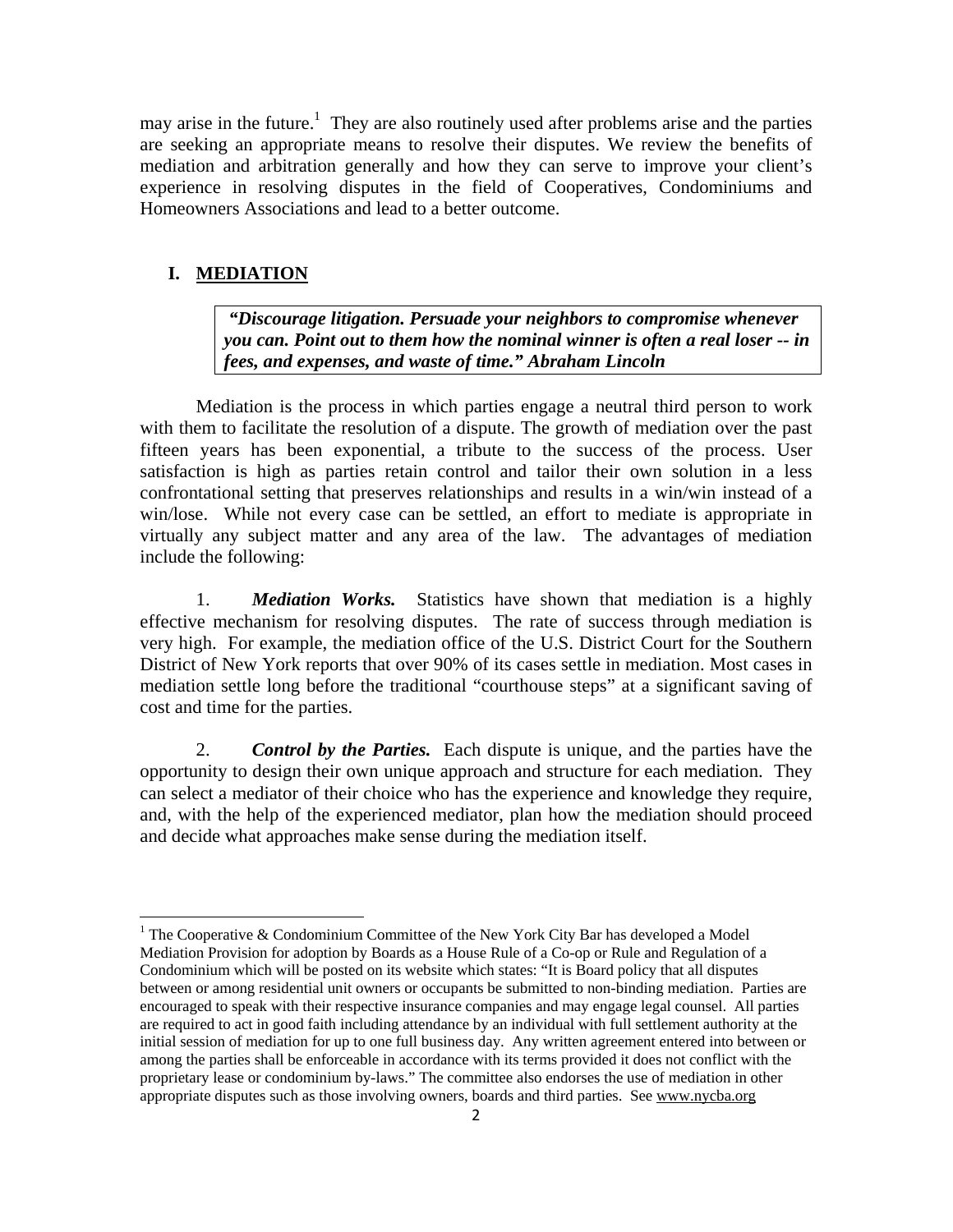3. *The Mediator plays a crucial role*. The mediator's goal is to help the parties settle their differences in a manner that meets their needs, and is preferable to the litigation alternative. An experienced mediator can serve as a sounding board, help identify and frame the relevant interests and issues of the parties, help the parties test their case and quantify the risk/reward of pursuing the matter, if asked provide a helpful and objective analysis of the merits to each of the parties, foster and even suggest creative solutions, and identify and assist in solving impediments to settlement. This is often accomplished by meeting with parties separately, as well as in a group, so that participants can speak with total candor during the mediation process. The mediator can also provide the persistence that is often necessary to help parties reach a resolution.

4. *Opportunity to Listen and be Heard.* Parties to a mediation have the opportunity to air their views and positions directly, in the presence of their adversaries. The process can thus provide a catharsis for the parties that can engender a willingness to resolve differences between them. Moreover, since they are heard in the presence of a neutral authority figure, the parties often feel that they have had "their day in court."

5. *Mediation Helps In Complicated Cases*. When the facts and/or legal issues are particularly complicated, it can be difficult to sort them out through direct negotiations, or during trial. In mediation, in contrast, there is an opportunity to break down the facts and issues into smaller components, enabling the parties to separate the matters that they agree upon and those that they do not yet agree upon. The mediator can be indispensable to this process by separating, organizing, simplifying and addressing relevant issues.

6. *Mediation Can Save An Existing Relationship.* The litigation process can be very stressful, time consuming, costly and often personally painful. At the end of litigation, the parties are often unable to continue or restart any relationship. In contrast, in mediation disputes -- such as those between an employer and employee or partners in a business -- can be resolved in manner that saves a business or personal relationship that, ultimately, the parties would prefer to save.

7. *Expeditious Resolution.* The mediation can take place at any time. Since mediation can be conducted at the earliest stages of a dispute, the parties avoid the potentially enormous distraction from and disruption of one's business and the upset in one's personal life that commonly results from protracted litigation.

8. *Reduced Cost.* By resolving disputes earlier rather than later the parties can save tremendous sums in attorney's fees, court costs and related expenses.

9. *Lessens the Emotional Burden.* Since mediation can be conducted sooner, more quickly, less expensively and in a less adversarial manner, there typically is much less of an emotional burden on the individuals involved than proceeding in a burdensome and stressful trial. Furthermore, proceeding through trial may involve publicly reliving a particularly unpleasant experience or exposing an unfavorable business action which gave rise to the dispute. This is avoided in mediation.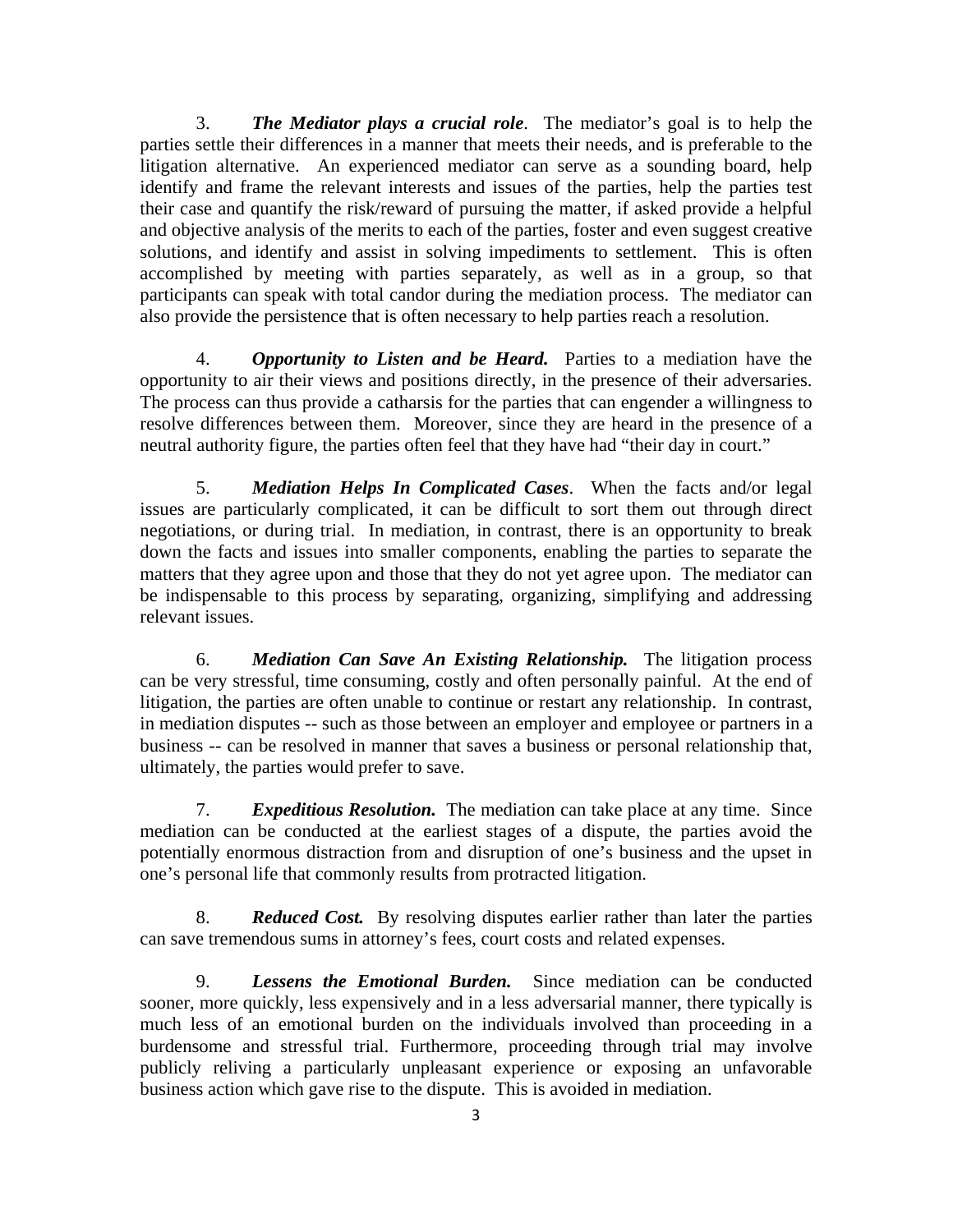10. *Confidential Process and Result.* Mediation is conducted in private - only the mediator, the parties and their representatives participate. The mediator is generally bound not to divulge any information disclosed in the mediation. Confidentiality agreements are often entered into to reinforce the confidentiality of the mediation. Moreover, the parties may agree to keep their dispute and the nature of the settlement confidential when the matter is resolved.

11. *Avoiding the Uncertainty of a Litigated Outcome.* Resolution during mediation avoids the inherently uncertain outcome of litigation and enables the parties to control the outcome. Recent studies have confirmed the wisdom of mediated solutions as the predictive abilities of parties and their counsel are unclear at best. Attorney advocates may suffer from "advocacy bias" -- they come to believe in and overvalue the strength of their client's case.

In an analysis of 2,054 cases that went to trial from 2002 to 2005, plaintiffs realized smaller recoveries than the settlement offered in 61% of cases. While defendants made the wrong decision by proceeding to trial far less often -- in 24% of cases -- they suffered a greater cost -- an average of \$1.1 million  $-$  when they did make the wrong decision.<sup>2</sup>

A mediator without any stake in the outcome or advocacy bias can be an effective "agent of reality" in helping the parties be realistic as to their likely litigation or arbitration alternative."

12. *There are no "winners" or "losers."* In mediation, the mediator has no authority to make or impose any determination on the parties. Any resolution through mediation is solely voluntary and at the discretion of the parties.

13. *Parties Retain Their Options*. Since resolution during mediation is completely voluntary, the option to proceed thereafter to trial or arbitration is not lost in the event the mediation is not successful in resolving all matters.

14. *The pro se litigant.* Mediation can be very helpful when a party does not have an attorney and is therefore representing him/herself *pro se*. Court litigation can be very difficult for the *pro se* litigant who is unable to navigate the complexities of the court process and trial. With the downturn in the economy, studies showed that fewer parties are represented by counsel and that lack of representation negatively impacted the *pro se* litigant's case.<sup>3</sup> Dealing with a *pro se* litigant in court can also create difficult

 $2^2$  Randall Kiser, Beyond Right and Wrong: The Power of Effective Decision Making for Attorneys and Clients, (Springer Science + Business Media LLC New York publ.) (2010) 3

<sup>&</sup>lt;sup>3</sup> Report on the Survey of Judges on the Impact of the Economic Downturn on Representation in the Courts (Preliminary), ABA Coalition for Justice, July 12, 2010,

available at http://new.abanet.org/JusticeCenter/PublicDocuments/CoalitionforJusticeSurveyReport.pdf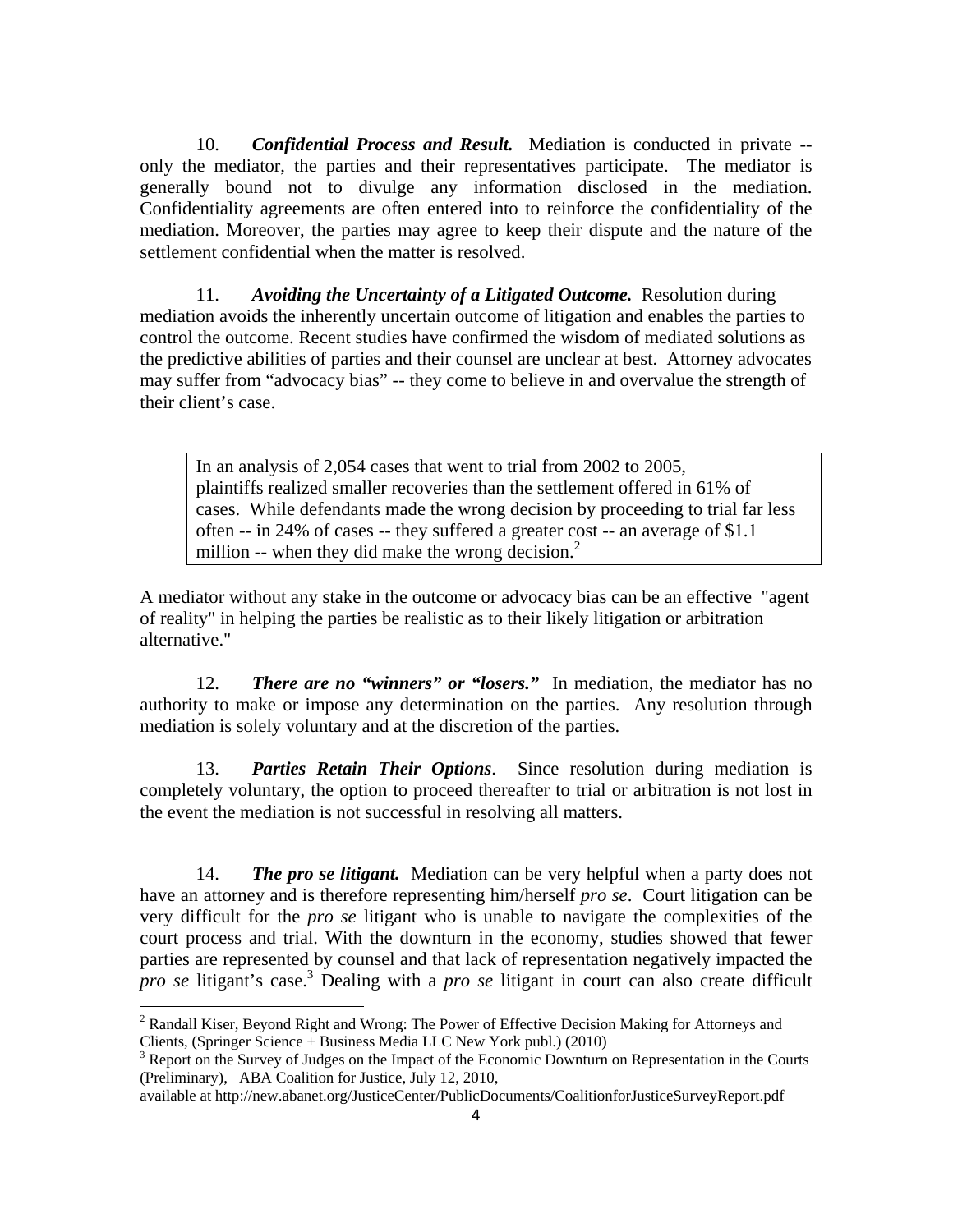challenges for the party that is represented by counsel. However, in mediation, the parties can more easily participate in the process and benefit from the involvement of an experienced mediator.

**15.** *More creative and long-lasting solutions.* Parties develop and create their own solutions to issues addressed in mediation and may enter into innovative, creative solutions tailored to their own particular lifestyle and business interests rather than being limited by the remedies available in court or arbitration.<sup>4</sup> Because the parties are involved in crafting their own solutions, the solutions reached are more likely to be longlasting ones, adhered to by the parties.

## **II. ARBITRATION**

*"Choice- the opportunity to tailor procedures to business goals and priorities- is the fundamental advantage of arbitration over litigation."<sup>5</sup>*

Arbitration is the process in which parties engage a neutral arbitrator or panel of three arbitrators to conduct an evidentiary hearing and render an award in connection with a dispute that has arisen between them. As arbitration is a matter of agreement between the parties, either pre-dispute in a contract as is generally the case, or postdispute when a difference arises, the process can be tailored to meet the needs of the parties. With the ability to design the process and the best practices that have developed, arbitration offers many advantages including the following:

1. *Speed and Efficiency*. Arbitration can be a far more expedited process than court litigation. Arbitrations can be commenced and concluded within months, and often in less than a year. Leading dispute resolution providers report that the median time from the filing of the demand to the award was 8 months in domestic cases and 12 month in international cases compared to a median length for civil jury trials in the U.S. District Court for the Southern District of New York of 28.4 months and through appeals in the Second Circuit many months longer.<sup>6</sup>

2. *Less Expensive.* The arbitration process can result in substantial savings of attorney's fees, court costs and related expenses because the arbitration process generally does not include time consuming and expensive discovery that is common in courts in the United States (such as taking multiple depositions and very extensive ediscovery). Time consuming and expensive motion practice is also much less common.

<sup>4</sup> Irene C. Warshauer, *Creative Mediated Solutions*, 2 New York Dispute Resolution Lawyer n.2, p. 59-60 (Fall 2009).

<sup>5</sup> Thomas J. Stipanowich*, Arbitration and Choice: Taking Charge of the "New Litigation*." 7 De Paul Bus. & Comm. L.J. 3 (2009), available at http://papers.ssrn.com/sol3/papers.cfm?abstract\_id=1372291 6 *Judicial Business of the United States Courts 2009* Table C-5, available at

http://www.uscourts.gov/Viewer.aspx?doc=/uscourts/Statistics/FederalJudicialCaseloadStatistics/2009/tabl es/C05Mar09.pdf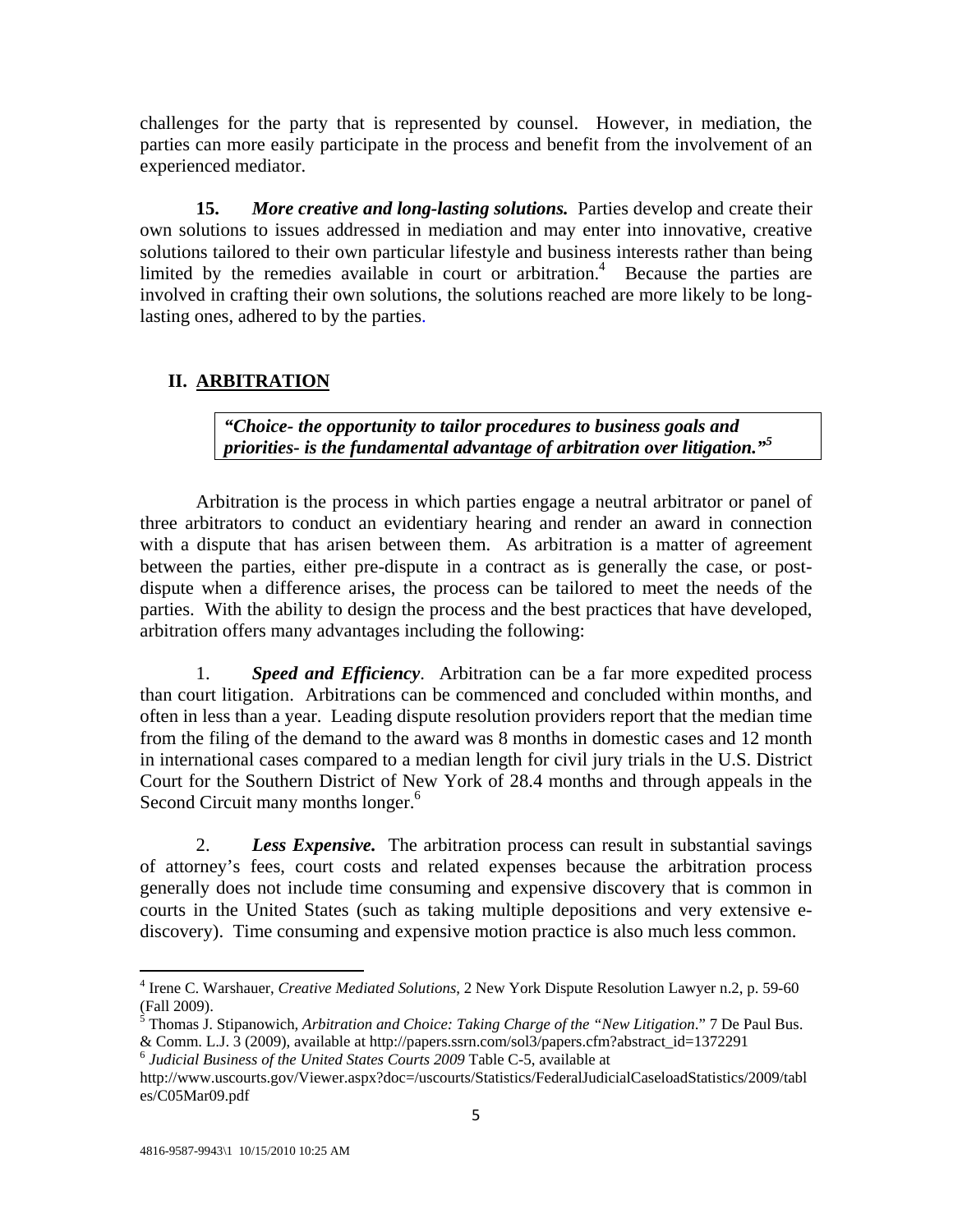3. *More Control and Flexibility.* In cases where arbitration is required by contract, the parties can prescribe various preferences to suit their needs, such as the number of arbitrators hearing the case, the location of the arbitration and scope of discovery. Once the arbitration is commenced, a party seeking a more streamlined and less expensive process will be better able to achieve that goal than in court where the applicable procedural and evidentiary rules govern. The parties will also have input in scheduling the hearing at a time that is convenient.

4. *Qualified Neutral Decision Makers.* The parties can select arbitrators with expertise and experience in the relevant subject matter or that meet other criteria that they desire. Arbitration avoids a trial where the subject matter may not be within the knowledge or experience of the judge or jury.

5. *Arbitration is a Private Process*. Arbitrations are conducted in private. Only the arbitrators, the parties, counsel and witnesses attend the arbitration. Confidentiality of the arbitration proceedings, including sensitive testimony and documents, can be agreed to by the parties. In contrast, court proceedings are generally open to the public. In the generally less adversarial context of a private arbitration, ongoing relationships suffer less damage.

6. *Arbitration provides Finality.* In court proceedings, parties have the right to appeal the decision of a judge or the verdict of a jury. In contrast, the grounds for court review of an arbitration award are very limited. The award of an arbitrator is final and binding on the parties.

7. *Special considerations for international arbitrations.* Party selection of arbitrators ensures that a neutral decision maker rather than the home court of one party decides the case, and allows the parties to select an arbitrator with cross cultural expertise and understanding of the different relevant legal traditions. Of crucial importance also is the enforceability of arbitration awards under the New York Convention, in contrast to the much more difficult enforcement of court judgments across borders.

## III. **RESOLVING COOPERATIVE, CONDOMINIUM AND HOMEOWNER ASSOCIATION DISPUTES**

 Although arbitration is used in a variety of commercial disputes, it has not been a first choice in disputes involving cooperatives and condominiums.<sup>7</sup> Among other

<sup>&</sup>lt;sup>7</sup> Much of the following applies to homeowner association disputes. However, unlike cooperatives and condominiums, homeowner associations consist of individually owned homes, with owners sharing the expenses of maintaining common areas, such as roads and recreational facilities. Despite compartmentalized ownership of units, association by-laws may contain restrictive provisions regarding such items as the nature, composition and color of exteriors of homes; detailed requirements regarding use of recreational facilities; and use and maintenance of lawns, porches and other areas appurtenant or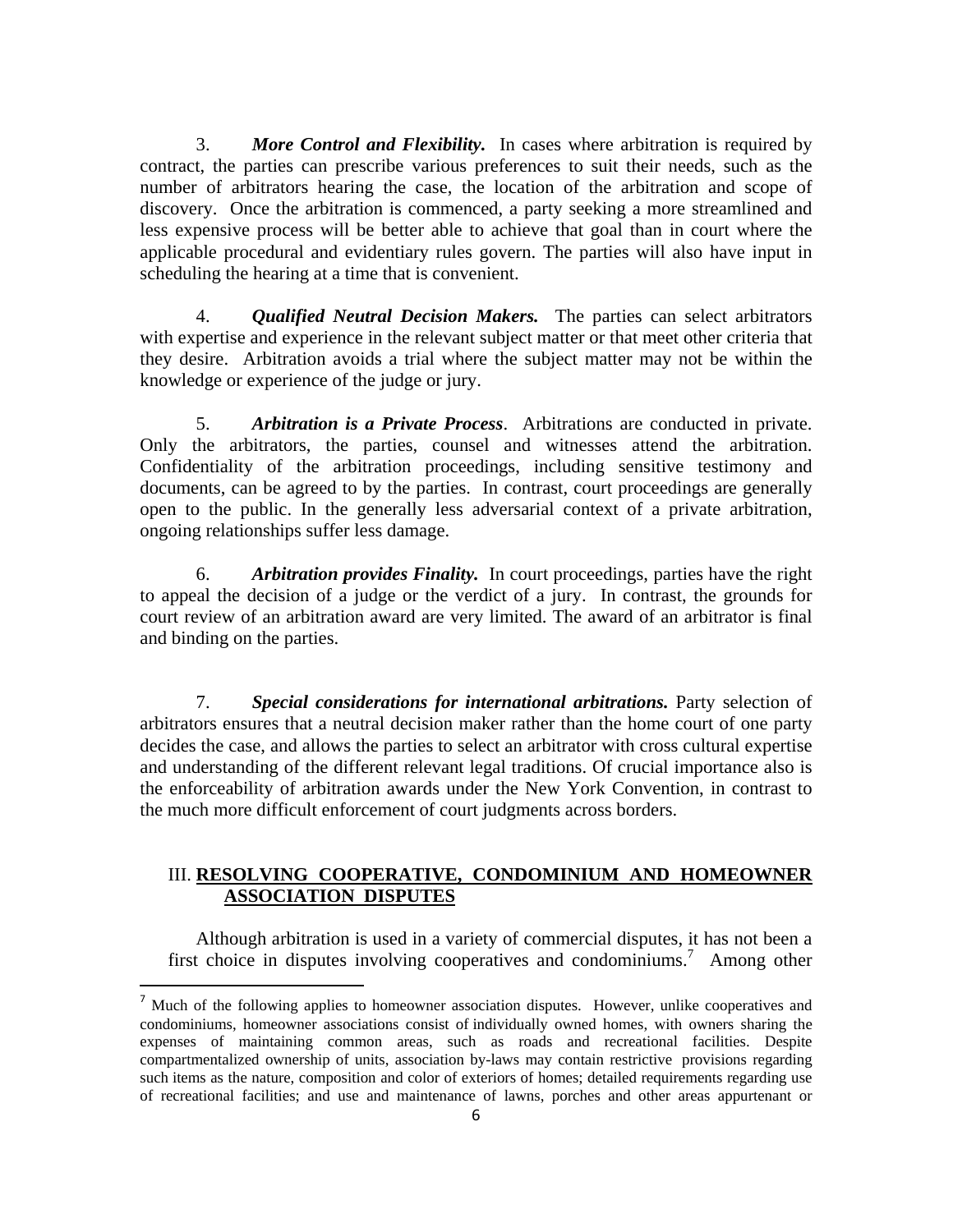obstacles, the parties are often reluctant to give up their day in court. Boards, in particular, may not wish to broaden the limited grounds permitted for challenging their decisions, pursuant to the "business judgment" rule. $8$ 

 Mediation, on the other hand, has broad potential for effective use. Unlike commercial disputes, which are often (but not always) centered on money, cooperative and condominium conflicts can span a broad spectrum of legal and nonlegal issues. Controversies may involve powers and duties of Boards, contents of bylaws, cooperative proprietary leases and condominium declarations, responsibilities of managing agents, contractors, suppliers and professionals, and law and regulation regarding use and division of space, etc. Also, powerful emotions may be involved, notably those of owners, whose spaces are used as homes for the owners and their families, who each may believe that "my home is my castle," and may not consider the impact of behavior on a neighbor.

**1***. Disputes among Owners.* Disputes among owners such as those concerning smoking, noise, cleanliness, use of apartments or other annoyances, are some that frequently arise and are particularly well-suited to mediation. Each party would have an opportunity to express his/her point of view, and to hear, and understand the other's concerns. Also, the parties would retain control of the process and craft a solution which would fit their lifestyles, interests and concerns.

An example of a dispute between owners resolved in mediation involves cigarsmoking on the terrace by an owner which affected the owner of the identical unit with a terrace in the same line directly above. The owner above had asthmatic children who were badly affected by the smoke rising from the lower unit. Prior attempts to talk with each other had resulted in shouting matches and insults. In mediation, the parties expressed their anger and were able to hear each other's concerns. The mediator quickly helped resolve the issue, with the smoker agreeing to smoke only at designated times on weekends, when the other family was generally

<u> 1989 - Johann Stein, marwolaethau a bhann an chomhair an chomhair an chomhair an chomhair an chomhair an chom</u>

adjacent to homes. These arrangements introduce a panoply of potential disputes, including those connected with permitted uses of homes and common areas by owners and boards; displays of holiday decorations, religious articles and even American Flags in and around exteriors of homes; issues arising from subleasing; respective rights and obligations of Boards and owners, notably those involving structural items such as roofs and unit exteriors; and remedies available to boards where owners violate governing documents or rules and regulations of the association. As with disputes within cooperatives and condominiums, mediation is of potential use, bearing in mind differing emphasis and dynamics arising from restrictions and limitations place by associations on rights and prerogatives traditionally associated with ownership of real property.

<sup>&</sup>lt;sup>8</sup> The "business judgment" rule (Matter of Levandusky v. One Fifth Ave., Apt. Corp., 75 N.Y.2d 530 [1990]) applicable to the board of directors of cooperative and condominium corporations, limits a court's inquiry "to whether the board acted within the scope of its authority under the bylaws (a necessary threshold inquiry) and whether the action was taken in good faith to further a legitimate interest of the condominium. Absent a showing of fraud, self-dealing or unconscionability, the court's inquiry is so limited and it will not inquire as to the wisdom or soundness of the business decision." Schoninger v. Yardarm Beach Homeowners' Assn., Inc., 134 A.D. 2d 1, 9 (1987).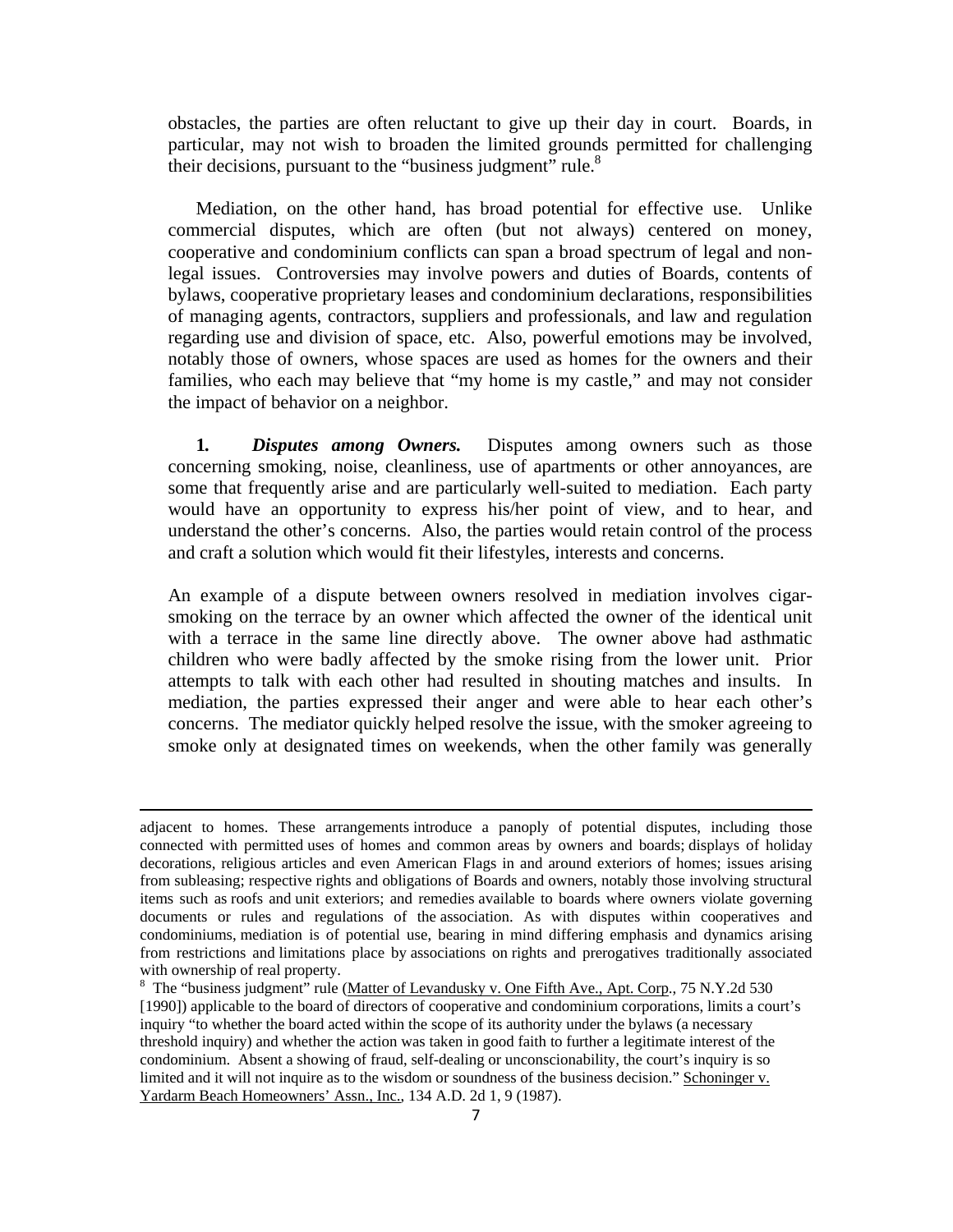away. and establishing a procedure to communicate with each other should future difficulties arise.

**2.** *Disputes between Owners and Boards.* Mediations often involve multiple parties, such as owners, managing agents, boards and insurance companies. In a dispute involving a shareholder and the Board, workers hired by the Board left a tarp off the roof during roof repair. The roof flooded and caused major leaking into the shareholder's apartment. Dampness and mold spread through the apartment, which was confirmed by the Board's tester. Ultimately, the mold was abated, which required that the shareholder move out of her apartment and live in a hotel. The parties negotiated a restoration/repair schedule. Thereafter, a second dispute occurred – who was responsible for repair to faulty windows – and the parties reached an impasse. The Board sued the shareholder for eviction in New York City Civil Court based on nonpayment of maintenance which had been withheld since shortly after the roof flood. During the court dispute and negotiations, the Bank agreed to pay the shareholder's maintenance and to suspend foreclosure since the parties were attempting resolution, which relieved pressure for both the shareholder and the Board. With the effective help of the mediator and the commitment of the parties, the parties settled the case. The mediator was skilled at discerning each party's points, finding areas of compromise, and facilitating performance by the parties of work needed to resolve the problem. After these important details were resolved, the parties and lawyers finished negotiating the agreement and the case settled.

Another dispute between the Board and an owner involved a small condominium in which one owner used the unit as a short-term boarding house or hotel, allowing unscreened, unsupervised people to stay for short periods of time. This caused serious safety, noise and wear and tear issues as well as potential problems with laws regarding occupancy for the condominium. The Board sued the owner. The owner counterclaimed alleging that the Board failed to make necessary repairs and properly maintain the common areas and refused to provide required financial reports, making the apartment difficult to sell. In mediation, the persistent guidance of the mediator helped the parties craft a solution satisfactory to both parties in which the owner decided to put the unit on the market and to abide by some restrictions until it sold, and the Board agreed to make basic repairs and furnish reports to the unit owners. The dispute was successfully resolved, and the litigation was settled.

**3.** *Disputes among the Board, Contractors and Third Parties.* These most often are connected with construction and repairs of units or common areas. Leaks are frequent culprits. In a recent case spanning five years, the owner of a penthouse unit constructed a "greenhouse" in his unit. The greenhouse consisted of enclosure by the unit owner of terrace space already appurtenant to the apartment. The construction was done with the consent of the Board, conditioned on the provisions of an "Alteration Agreement" between the Board and the owner, which contained various rules and limitations regarding the work. A leak occurred, allegedly emanating from the greenhouse into the apartment of the owners on the floor below. The leak caused substantial damage to the apartment, including falling plaster in a